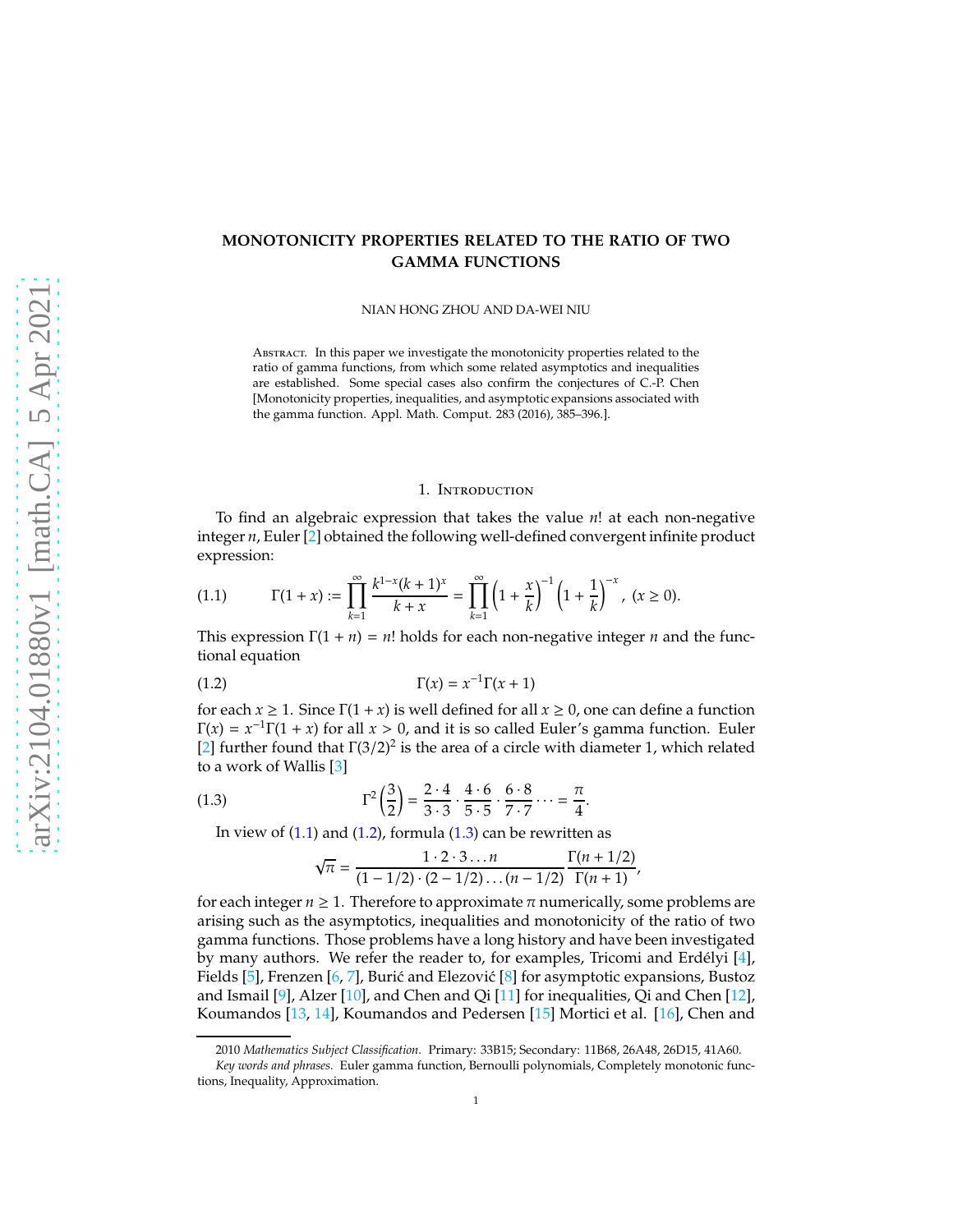Paris [\[17,](#page-9-12) [18\]](#page-9-13) and Chen [\[1\]](#page-8-3) for monotonicity. For more related works we refer the reader to the exhaustive survey [\[19\]](#page-9-14) of Qi and references therein.

Let  $I ⊂ ℝ$  be an open interval. We recall that an infinitely differentiable function *f*(*x*) is said to be completely monotonic over *I* if  $(-1)^n f(x) \ge 0$  for all *x* ∈ *I* and all integers  $n \geq 0$ . We also recall (Bernstein's Theorem) that  $f$  is completely monotonic over  $I \subset \mathbb{R}$  if and only if

$$
f(x) = \int_I e^{-xt} \, d\mu(t),
$$

where  $\mu(t)$  is a nonnegative measure such that the integral converges for all  $x \in I$ .

In [\[12\]](#page-9-7), Qi and Chen proved that

$$
\log\left[\frac{\Gamma(x+1)}{(x+1/4)\Gamma(x+1/2)}\right]
$$

was completely monotonic over  $(0, \infty)$ . As a consequence, [\[12\]](#page-9-7) gave the following sharp inequality

$$
\frac{1}{\sqrt{\pi n+4-\pi}} \le \frac{(1-1/2)\cdot(2-1/2)\dots(n-1/2)}{1\cdot 2\cdot 3\dots n} < \frac{1}{\sqrt{\pi n+\pi/4}}
$$

,

for all integer  $n \geq 1$ . Motivated by [\[12\]](#page-9-7), Mortici et al. [\[16,](#page-9-11) Theorem 1, 2] proved that the functions

$$
\log \left[ \frac{\left(\frac{1}{2\pi} \sqrt{3} \Gamma(2/3)\right)^3}{x^2 \left(\frac{\Gamma(x+1/3)}{\Gamma(x+1) \Gamma(1/3)}\right)^3} \right] \text{ and } \log \left[ \frac{\left(\Gamma(2/3)\right)^{-3}}{x \left(\frac{\Gamma(x+2/3)}{\Gamma(x+1) \Gamma(2/3)}\right)^3} \right]
$$

were completely monotonic on  $(0, \infty)$ , from which [\[16,](#page-9-11) Corollary 1, 2] gave the following inequalities

$$
\frac{1/3}{\sqrt[3]{n^2}} \le \frac{(1-2/3)\cdot(2-2/3)\dots(n-2/3)}{1\cdot 2\cdot 3\dots n} < \frac{\frac{1}{2\pi}\sqrt{3}\Gamma(2/3)}{\sqrt[3]{n^2}}
$$

and

$$
\frac{2/3}{\sqrt[3]{n}} \le \frac{(1-1/3)\cdot (2-1/3)\cdots (n-1/3)}{1\cdot 2\cdot 3\cdots n} < \frac{1/\Gamma(2/3)}{\sqrt[3]{n}}.
$$

Mortici et al. [\[16,](#page-9-11) Theorem 3, 4] also obtained further improvements of the above inequalities.

For each integer  $n \geq 0$  and all  $x \in \mathbb{R}$ , The *n*th Bernoulli polynomial  $B_n(x)$  is defined by

(1.4) 
$$
\sum_{n\geq 0} \frac{B_n(x)}{n!} t^n := \frac{t e^{tx}}{e^t - 1}, \ |t| < 2\pi,
$$

and the the *n*th Bernoulli number  $B_n := B_n(0)$ . Chen and Paris [\[17\]](#page-9-12) considered

<span id="page-1-0"></span>
$$
F_m(t) = (-1)^m \left( \log \left( \frac{\Gamma(t+1)}{t^{1/2} \Gamma(t+1/2)} \right) - \sum_{j=1}^m \left( 1 - \frac{1}{2^{2\ell}} \right) \frac{B_{2\ell}}{\ell(2\ell-1)} \frac{1}{t^{2\ell-1}} \right)
$$

and proved the completely monotonicity of  $F_m(t)$  on  $(0, \infty)$  for each integer  $m \ge 0$ . Chen in [\[1\]](#page-8-3) further considered for all integer  $m \geq 0$  the functions

$$
U_m(t) := (-1)^m \left( \log \left( \frac{\Gamma(t + 2/3)}{t^{1/3} \Gamma(t + 1/3)} \right) - \sum_{j=1}^m \frac{B_{2\ell+1}(1/3)}{\ell(2\ell+1)} \frac{1}{t^{2\ell}} \right)
$$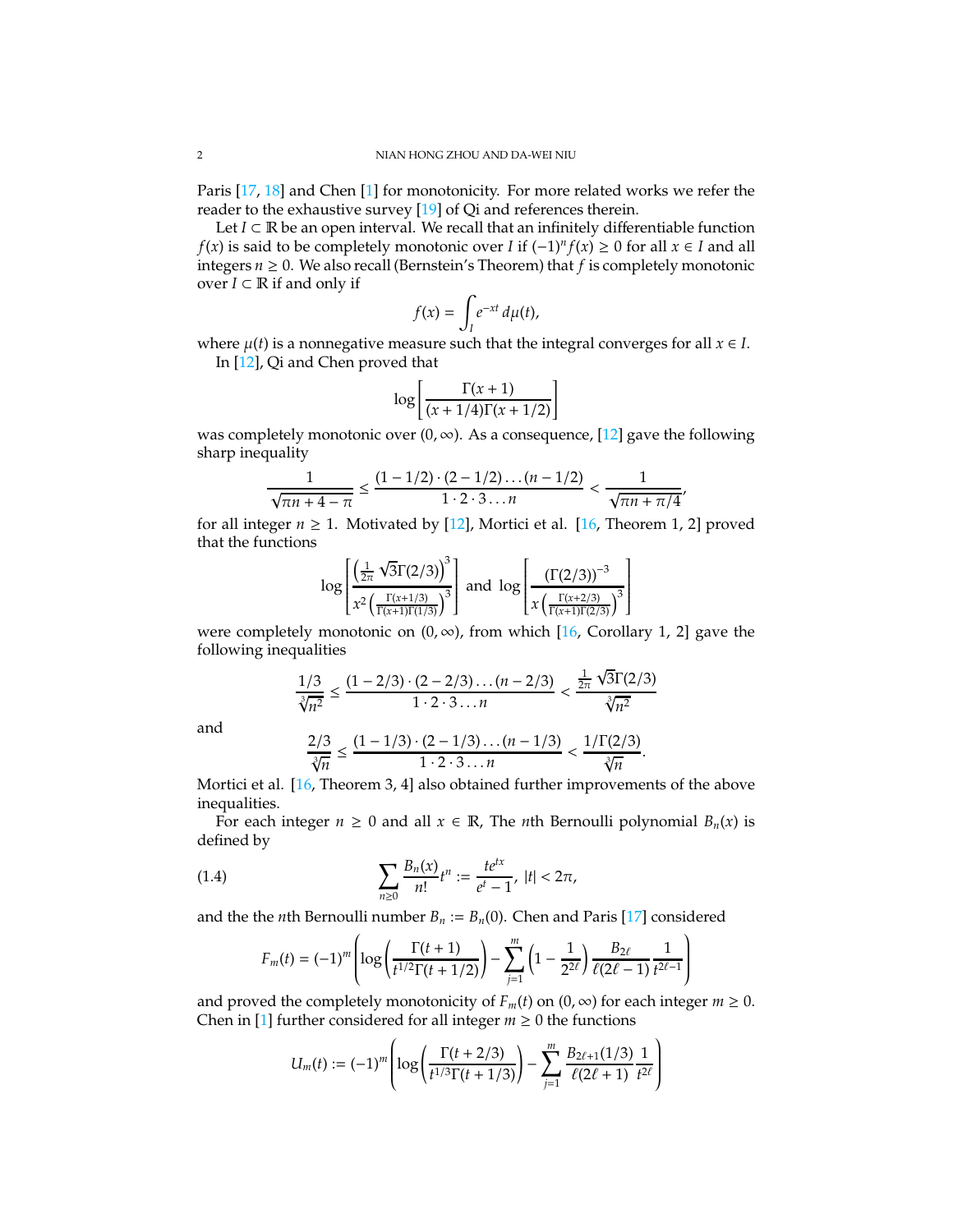and

$$
V_m(t) := (-1)^m \left( \log \left( \frac{\Gamma(t+3/4)}{t^{1/2} \Gamma(t+1/4)} \right) - \sum_{j=1}^m \frac{B_{2\ell+1}(1/4)}{\ell(2\ell+1)} \frac{1}{t^{2\ell}} \right).
$$

Here and throughout this paper, the empty sum, such as  $\sum_{1 \leq j \leq 0} := 0$ . He then conjectured that  $U_m(t)$  and  $V_m(t)$  are completely monotonic on  $(0, \infty)$  and verified the cases of *m* ∈ {0, 1, 2, 3}. The conjecture for  $V_m(t)$  has been proved by Chen and Paris in [\[18\]](#page-9-13).

Motivated by Chen and Paris [\[17\]](#page-9-12) and Chen [\[1\]](#page-8-3), we consider the following functions:

<span id="page-2-3"></span>
$$
(1.5) \tG_m(x,t) := (-1)^{m-1} \left( \log \left( \frac{\Gamma(t+1-x)\Gamma(t+x)}{\Gamma(t)\Gamma(t+1)} \right) - \sum_{\ell=1}^m \frac{B_{2\ell}(x) - B_{2\ell}}{\ell(2\ell-1)} \frac{1}{t^{2\ell-1}} \right)
$$

and

<span id="page-2-2"></span>(1.6) 
$$
H_m(x,t) := (-1)^m \left( \log \left( \frac{\Gamma(t+1-x)}{t^{1-2x} \Gamma(t+x)} \right) - \sum_{\ell=1}^m \frac{B_{2\ell+1}(x)}{\ell(2\ell+1)} \frac{1}{t^{2\ell}} \right),
$$

for each integer  $m$  ≥ −1,  $x \in [0, 1/2]$  and  $t > 0$ . It is easy to check that  $G_m(1/2, t) =$  $2F_m(t)$ ,  $H_m(1/3, t) = U_m(t)$  and  $H_m(1/4, t) = V_m(t)$ .

In this paper, we prove some inequalities related to  $G_m(x, t)$  and  $H_m(x, t)$ . For example (Theorem [3.1\)](#page-8-4), we prove

$$
\exp\left(\sum_{\ell=1}^{2m_1+1}\frac{B_{2\ell}(x)-B_{2\ell}}{\ell(2\ell-1)}\frac{1}{t^{2\ell-1}}\right) \n< \frac{\Gamma(t+1-x)\Gamma(t+x)}{\Gamma(t)\Gamma(t+1)} < \exp\left(\sum_{\ell=1}^{2m_2}\frac{B_{2\ell}(x)-B_{2\ell}}{\ell(2\ell-1)}\frac{1}{t^{2\ell-1}}\right)
$$

and

$$
\exp\left(\sum_{\ell=1}^{2m_1}\frac{B_{2\ell+1}(x)}{\ell(2\ell+1)}\frac{1}{t^{2\ell}}\right)<\frac{\Gamma(t+1-x)}{t^{1-2x}\Gamma(t+x)}<\exp\left(\sum_{\ell=1}^{2m_2+1}\frac{B_{2\ell+1}(x)}{\ell(2\ell+1)}\frac{1}{t^{2\ell}}\right),
$$

hold for any given integers  $m_1, m_2 \ge 0$ ,  $x \in (0, 1/2)$  and  $t > 0$ . We further prove that *G*<sup>*m*</sup>(*x*, *t*) and *H*<sup>*m*</sup>(*x*, *t*) are completely monotonic on *t* ∈ (0, ∞) for each *x* ∈ [0, 1/2] and each integer  $m \geq 0$ . Some special cases confirm the conjecture of Chen [\[1\]](#page-8-3).

We point out that the proof of the main results of this paper is self-contained. It just requires the infinite product expression [\(1.1\)](#page-0-0) of the gamma function, and some basic knowledge of Fourier series and calculus.

### 2. Primary results

We first use basic knowledge of Fourier analysis to prove

<span id="page-2-0"></span>**Proposition 2.1.** *For all u* > 0 *we have*

<span id="page-2-1"></span>(2.1) 
$$
\frac{u \cosh[(x-1/2)u]}{2 \sinh[u/2]} = 1 + 2 \sum_{m \ge 1} \frac{u^2 \cos(2\pi mx)}{u^2 + 4\pi^2 m^2}, \ x \in [0,1].
$$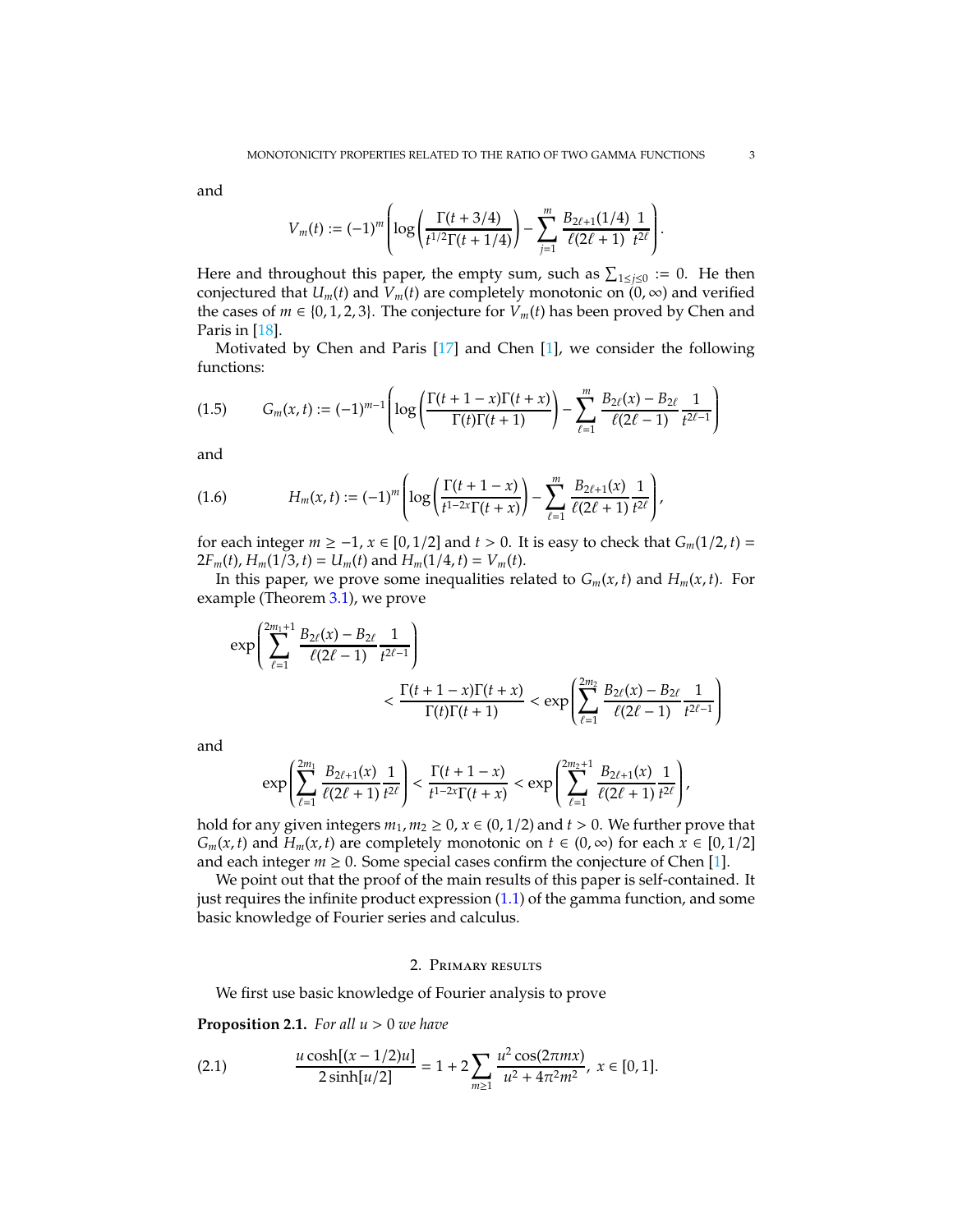*Proof.* We first note that for all  $u > 0$  and  $x \in [0, 1]$ ,

$$
\frac{\cosh[(x-1/2)u]}{\sinh[u/2]} = \frac{e^{xu} + e^{(1-x)u}}{e^u - 1}
$$

$$
= \sum_{n\geq 0} e^{-(n+1-x)u} + \sum_{n\geq 0} e^{-(n+x)u} = \sum_{n\in\mathbb{Z}} e^{-|n+x|u}.
$$

Now, let  $u > 0$  and  $x \in \mathbb{R}$ , we define

$$
f(x) = \sum_{n \in \mathbb{Z}} e^{-|n + x|u}.
$$

Clearly,  $f(x)$  is a periodic function with period 1 about  $x \in \mathbb{R}$ , and continuous in  $\mathbb{R}$ . Hence by Fourier analysis, for all  $x \in \mathbb{R}$ ,

$$
f(x) = \sum_{m \in \mathbb{Z}} e^{2\pi i m x} \int_0^1 f(v)e^{-2\pi i mv} dv
$$
  
= 
$$
\sum_{m \in \mathbb{Z}} e^{2\pi i m x} \int_{\mathbb{R}} e^{-|v|u-2\pi i mv} dv = \sum_{m \in \mathbb{Z}} e^{2\pi i m x} \left( \frac{1}{u + 2\pi i m} + \frac{1}{u - 2\pi i m} \right)
$$
  
= 
$$
2u \sum_{m \in \mathbb{Z}} \frac{e^{2\pi i m x}}{u^2 + 4\pi^2 m^2} = \frac{2}{u} + 4u \sum_{m \ge 1} \frac{\cos(2\pi m x)}{u^2 + 4\pi^2 m^2}.
$$

<span id="page-3-4"></span>.

This completes the proof.

<span id="page-3-2"></span>We need the following Proposition.

<span id="page-3-5"></span>**Proposition 2.2.** *For*  $-2\pi < u < 2\pi$  *and x be real number we have* 

(2.2) 
$$
\frac{u \cosh[(x - 1/2)u]}{2 \sinh[u/2]} = \sum_{k \ge 0} \frac{B_{2k}(x)}{(2k)!} u^{2k}
$$

*and*

<span id="page-3-3"></span>(2.3) 
$$
\frac{\sinh[(x-1/2)u]}{2\sinh[u/2]} = \sum_{k\geq 0} \frac{B_{2k+1}(x)}{(2k+1)!}u^{2k}
$$

*In particular, for all integers*  $k \geq 0$  *we have,* 

(2.4) 
$$
(k+1)B_k(x) = B'_{k+1}(x).
$$

*Proof.* Using definition [1.4,](#page-1-0) we have

<span id="page-3-0"></span>(2.5) 
$$
\frac{u \cosh[(x-1/2)u]}{\sinh[u/2]} = \frac{u(e^{xu} + e^{(1-x)u})}{e^u - 1} = \sum_{k \ge 0} \frac{B_k(x) + B_k(1-x)}{k!} u^k,
$$

and

<span id="page-3-1"></span>(2.6) 
$$
\frac{\sinh[(x-1/2)u]}{\sinh[u/2]} = \frac{e^{xu} - e^{(1-x)u}}{e^u - 1} = \sum_{k \ge 0} \frac{B_k(x) - B_k(1-x)}{k!} u^{k-1}.
$$

Since the functions in [\(2.5\)](#page-3-0) and [\(2.6\)](#page-3-1) are even in *u*, we have

<span id="page-3-6"></span>(2.7) 
$$
B_k(x) = (-1)^k B_k(1-x)
$$

for all integers  $k \geq 0$ , and the proofs of  $(2.2)$  and  $(2.3)$  follows. Finally, by use of the fact that  $(\cosh(t))' = \sinh(t)$ ,  $(\sinh(t))' = \cosh(t)$ , it is easy to prove [\(2.4\)](#page-3-4) by [\(2.2\)](#page-3-2) and  $(2.3)$ . This completes the proof.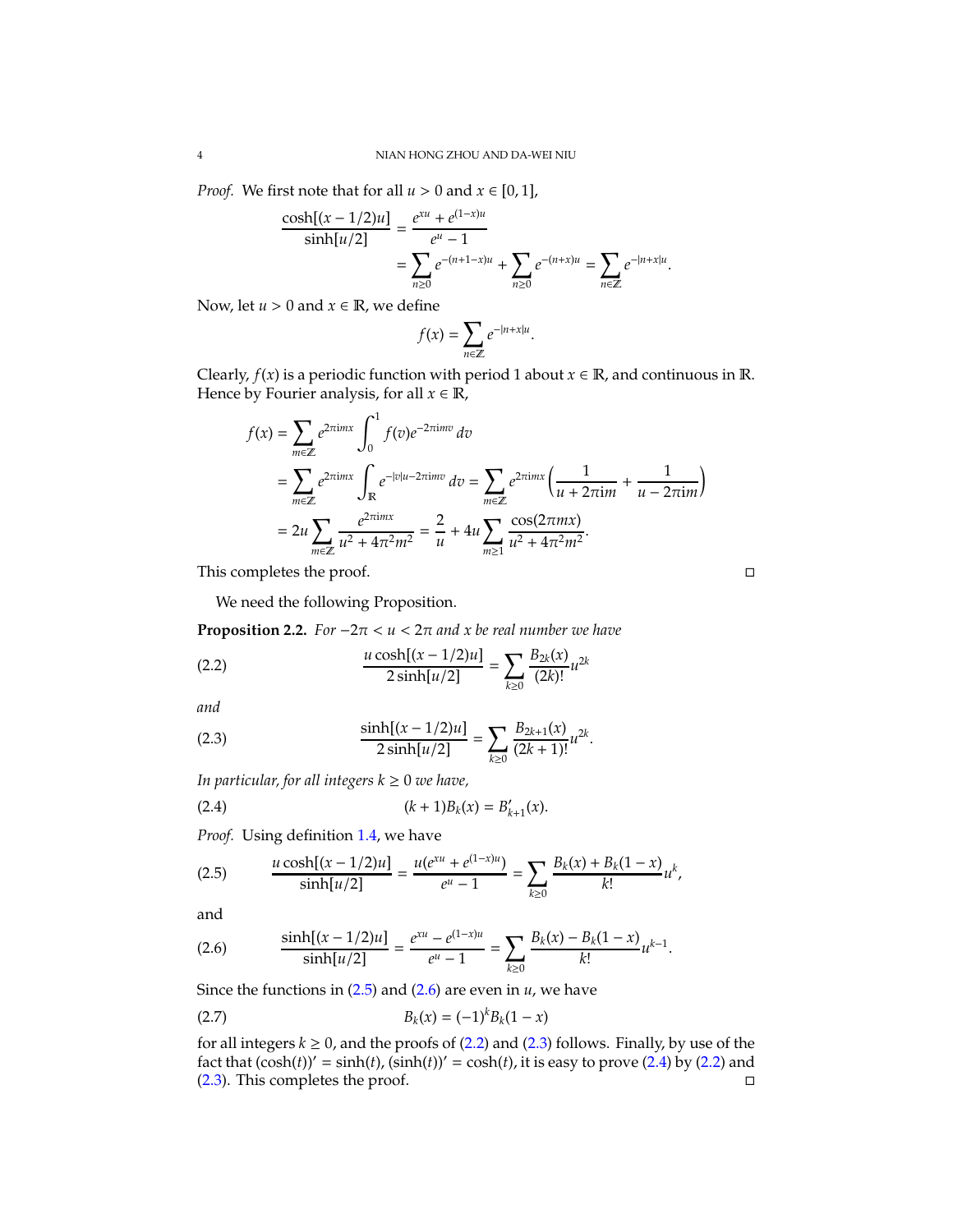<span id="page-4-0"></span>We now deduce the following Corollary by Proposition [2.1](#page-2-0) and Proposition [2.2.](#page-3-5) **Corollary 2.3.** *We have for all*  $\ell \in \mathbb{Z}_{\geq 0}$ *,* 

$$
\sum_{m\geq 1}\frac{\cos(2\pi mx)}{m^{2\ell+2}}=\frac{(-1)^{\ell}B_{2\ell+2}(x)(2\pi)^{2\ell+2}}{2(2\ell+2)!},\;x\in[0,1];
$$

*and*

$$
\sum_{m\geq 1}\frac{\sin(2\pi mx)}{m^{2\ell+1}}=\frac{(-1)^{\ell-1}B_{2\ell+1}(x)(2\pi)^{2\ell+1}}{2(2\ell+1)!},\; x\in (0,1).
$$

*Proof.* In Corollary [2.3,](#page-4-0) it is easy to check that the series  $\sum_{m\geq 1} \frac{\sin(2\pi mx)}{m^{2\ell+1}}$  converges uniformly on  $x \in [\varepsilon, 1 - \varepsilon]$  with any given  $\varepsilon \in (0, 1/2)$ , hence the second formula is the derivative of the first formula with respect to  $x$ , so we just need prove the first formula. By using  $(2.1)$  of Proposition [2.1,](#page-2-0) we have

$$
\frac{u \cosh[(x - 1/2)u]}{2 \sinh[u/2]} = 1 + 2 \sum_{m \ge 1} \frac{u^2}{u^2 + (2\pi m)^2} \cos(2\pi mx)
$$

$$
= 1 + 2 \sum_{m \ge 1} \cos(2\pi mx) \sum_{\ell \ge 0} \frac{(-1)^{\ell} u^{2\ell + 2}}{(2\pi m)^{2\ell + 2}}
$$

$$
= 1 + 2 \sum_{\ell \ge 0} u^{2\ell + 2} \frac{(-1)^{\ell}}{(2\pi)^{2\ell + 2}} \sum_{m \ge 1} \frac{\cos(2\pi mx)}{m^{2\ell + 2}}
$$

Then the proof follows from  $(2.2)$  of Proposition [2.2.](#page-3-5)

We now state the first theorem of this paper.

<span id="page-4-1"></span>**Theorem 2.1.** *Define for all integers*  $L ≥ -1$ *,*  $x ∈ [0, 1]$  *and*  $u > 0$  *that* 

$$
S_L(x,u):=(-1)^L\left(\frac{\sinh[(x-1/2)u]}{2\sinh[u/2]}-\sum_{0\leq k\leq L}\frac{B_{2k+1}(x)}{(2k+1)!}u^{2k}\right).
$$

*Then, we have*

$$
S_{-1}(0,u)=1/2,\; S_{-1}(1/2,u)=0,\; S_{-1}(x,u)>0,
$$

*and*

$$
S_L(0, u) = S_L(1/2, u) = 0, S_L(x, u) > 0
$$

*hold for all integers*  $L \geq 0$  *and all*  $x \in (0, 1/2)$ *.* 

A special case of Theorem [2.1](#page-4-1) confirms a conjecture of Chen [\[1,](#page-8-3) Conjecture 1]. In fact, let  $\mu_m(t)$  and  $\nu_m(t)$  be defined as in Chen [\[1,](#page-8-3) Conjecture 1]. Clearly,  $\mu_m(t) = 2S_m(1/3, t)$  and  $\nu_m(t) = 2S_m(1/4, t)$ , and the proof follows.

To prove Theorem [2.1,](#page-4-1) we first prove

<span id="page-4-2"></span>**Lemma 2.4.** *For all integers*  $L ≥ -1$ *,*  $x ∈ (0, 1)$  *and*  $u > 0$ *, we have* 

$$
S_L(x, 2\pi u) = \frac{u^{2L+2}}{\pi} \sum_{m \ge 1} \frac{\sin(2\pi mx)}{m^{2L+1}(m^2 + u^2)}.
$$

*Proof.* Take the derivative in [\(2.1\)](#page-2-1) of Proposition [2.1](#page-2-0) with respect to *x*,

$$
\frac{\sinh[(x-1/2)u]}{2\sinh[u/2]} = -2\sum_{m\geq 1} \frac{(2\pi m)\sin(2\pi mx)}{u^2 + (2\pi m)^2}, x \in (0,1).
$$

.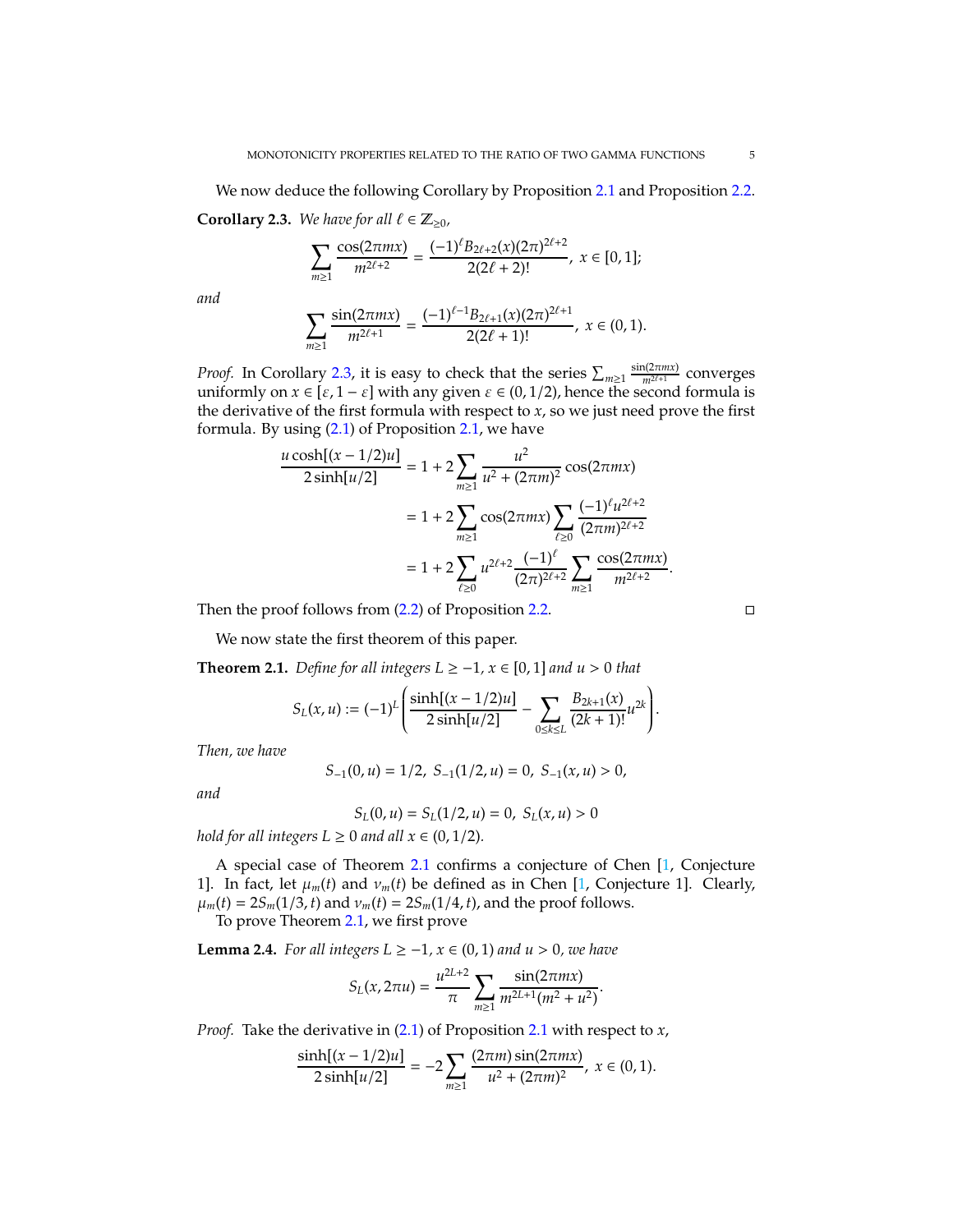By Corollary [2.3,](#page-4-0) we have

$$
\sum_{k=0}^{L} \frac{B_{2k+1}(x)}{(2k+1)!} u^{2k} = \sum_{k=0}^{L} \frac{(-1)^{k-1}}{\pi} \left(\frac{u}{2\pi}\right)^{2k} \sum_{m\geq 1} \frac{\sin(2\pi mx)}{m^{2k+1}}
$$

$$
= -\sum_{m\geq 1} \frac{\sin(2\pi mx)}{\pi m} \frac{1 - (-\frac{u}{2\pi m})^2}{1 + (\frac{u}{2\pi m})^2}.
$$

Therefore,

$$
S_L(x,u)=\sum_{m\geq 1}\frac{\sin(2\pi mx)}{\pi m}\frac{(\frac{u}{2\pi m})^{2L+2}}{1+(\frac{u}{2\pi m})^2},\;x\in (0,1),
$$

that is,

$$
S_L(x, 2\pi u) = \frac{u^{2L+2}}{\pi} \sum_{m \ge 1} \frac{\sin(2\pi mx)}{m^{2L+1}(m^2 + u^2)}, x \in (0, 1).
$$

This completes the proof of the lemma.

We now prove Theorem [2.1.](#page-4-1) Let  $u > 0$  be any given number. By using the definition of *S*<sup>*L*</sup>(*x*, *u*) and the fact of *B*<sub>2*k*+1</sub>(1/2) = −*B*<sub>2*k*+1</sub>(1 − 1/2) = 0 for all integers  $k$  ≥ 0 (see [\(2.7\)](#page-3-6)), we have

$$
S_L(1/2, u) := (-1)^L \left( \frac{\sinh[(1/2 - 1/2)u]}{2 \sinh[u/2]} - \sum_{0 \le k \le L} \frac{B_{2k+1}(1/2)}{(2k+1)!} u^{2k} \right) = 0.
$$

Also by using [\(2.6\)](#page-3-1), we have *B*<sub>1</sub>(0) = −1/2 and *B*<sub>2*k*+1</sub>(0) = 0, *k* ∈  $\mathbb{Z}_{\ge 1}$ . Thus using the definition of  $S_L(x, u)$  implies

$$
S_L(0, u) := (-1)^L \left( \frac{\sinh[(0 - 1/2)u]}{2 \sinh[u/2]} - \sum_{0 \le k \le L} \frac{B_{2k+1}(0)}{(2k+1)!} u^{2k} \right),
$$

that is

$$
S_L(0, u) = \begin{cases} 1/2, & L = -1, \\ 0 & L \in \mathbb{Z}_{\geq 1}. \end{cases}
$$

For the cases of  $x \in (0, 1/2)$  we shall using mathematical induction on *L*. The result for  $L = -1$  is obvious. By Lemma [2.4](#page-4-2) we have

$$
\frac{d^2}{dx^2}S_{L+1}(x,u) = -(2\pi u)^2S_L(x,u)
$$

for all *x* ∈ (0, 1/2). Thus if *S*<sub>*L*</sub>(*x*, *u*) > 0 holds for all *x* ∈ (0, 1/2), then  $\frac{d^2}{dx^2}S_{L+1}(x, u) < 0$ and hence  $\frac{d}{dx}S_{L+1}(x, u)$  is a decreasing function on  $x \in (0, 1/2)$ . Moreover, since

$$
\frac{d}{dx}S_{L+1}(x,u)=\frac{u^{2L+4}}{\pi}\sum_{m\geq 1}\frac{2\pi\cos(2\pi mx)}{m^{2L+3}(m^2+u^2)},
$$

it is easy to find that

$$
\frac{d}{dx}\Big|_{x=0} S_{L+1}(x,u) = 2u^{2L+4} \sum_{m\geq 1} \frac{1}{m^{2L+3}(m^2+u^2)} > 0,
$$

and

$$
\frac{d}{dx}\Big|_{x=1/2}S_{L+1}(x,u)=2u^{2L+4}\sum_{m\geq 1}\frac{(-1)^m}{m^{2L+3}(m^2+u^2)}<0.
$$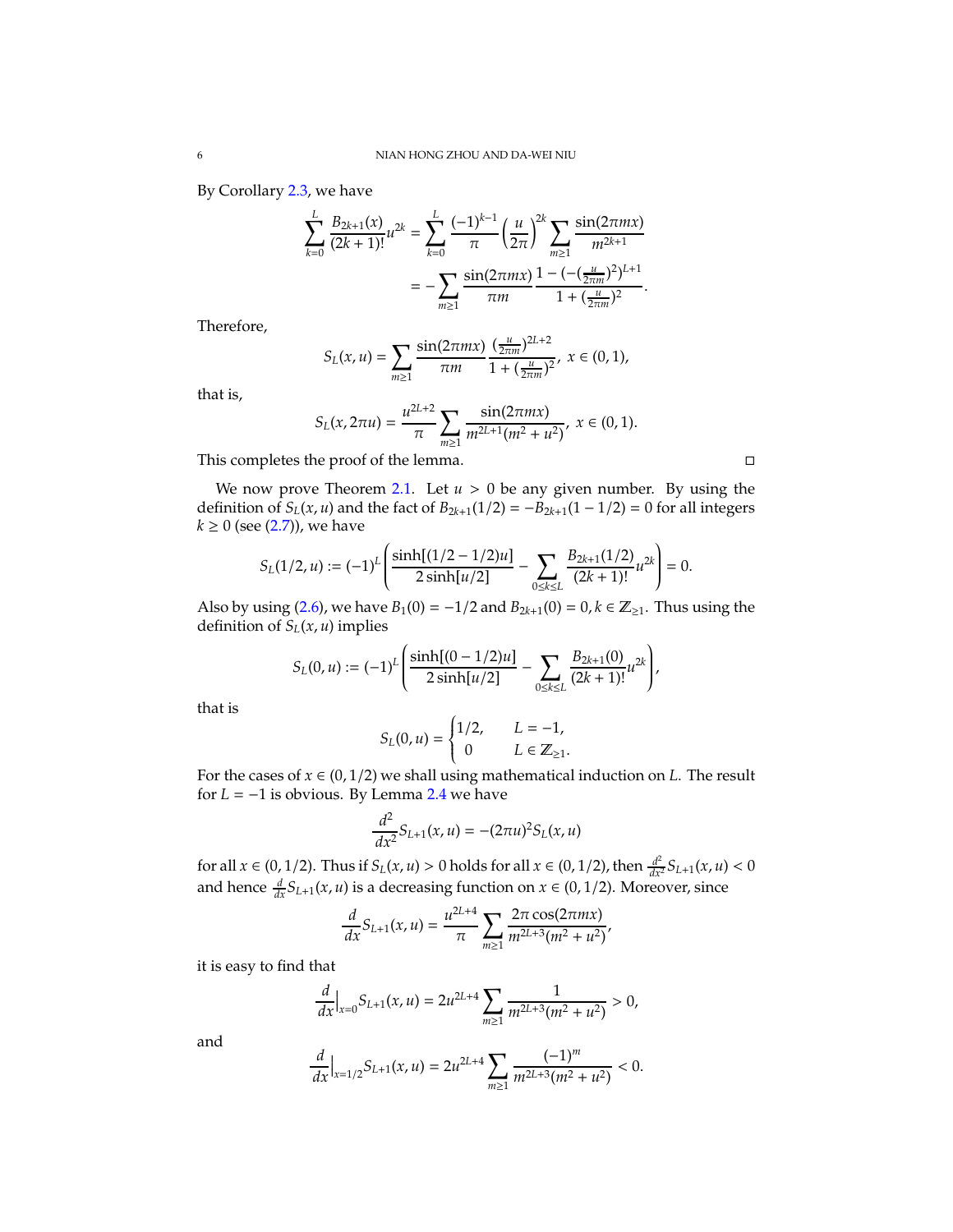So there exists only one point  $x_m(L) \in (0, 1/2)$  such that  $\frac{d}{dx}\Big|_{x=x_m(L)} S_{L+1}(x, u) = 0$ , and which also is the maximum value point of  $S_{L+1}(x, u)$  for  $\tilde{x} \in (0, 1/2)$ . Further more,  $S_{L+1}(x, u)$  is increasing on  $(0, x_m(L))$  and decreasing on  $[x_m(L), 1/2)$ . Finally, by noting that  $S_{L+1}(0, u) = S_{L+1}(1/2, u) = 0$  holds for all integers  $L \ge 0$ , we finish the proof of the theorem.

## <span id="page-6-0"></span>3. Main results

<span id="page-6-4"></span>**Proposition 3.1.** *Let*  $m \ge 0$  *be any given integer,*  $x \in [0, 1/2]$  *and*  $t > 0$ *. We have* 

(3.1) 
$$
H_m(x,t) = 2 \int_0^\infty \frac{S_m(x,u)}{u} e^{-ut} du
$$

*and*

<span id="page-6-3"></span>(3.2) 
$$
G_m(x,t) = 2 \int_0^x \int_0^{\infty} S_{m-1}(y,u)e^{-ut} du dy + (-1)^m \delta_{m0}x(1-x)/t.
$$

*Here* δ*mn is the usual Kronecker delta.*

*Proof.* Let  $H_m^*(x, t)$  denoting the right hand side of [\(3.1\)](#page-6-0). By the fact that  $H_m^*(0, t) =$  $H_m(0, t) = 0$ , we just need to prove

(3.3) 
$$
\frac{\partial}{\partial x}H_m^*(x,t) = \frac{\partial}{\partial x}H_m(x,t),
$$

then the proof of  $(3.1)$  follows. Since

<span id="page-6-2"></span>
$$
\log y = \int_1^y \frac{1}{v} dv = \int_1^y dv \int_0^{\infty} e^{-vu} du = \int_0^{\infty} \frac{e^{-u} - e^{-uy}}{u} du, \ y > 0,
$$

we have

$$
-\frac{d}{dz}\log\Gamma(z) = \sum_{n\geq 0} \left(\frac{1}{n+z} + \log(n+1) - \log(n+2)\right)
$$
  
= 
$$
\sum_{n\geq 0} \left(\int_0^{\infty} e^{-(n+z)u} du - \int_0^{\infty} \frac{e^{-(n+1)u} - e^{-(n+2)u}}{u} du\right)
$$
  
= 
$$
\int_0^{\infty} \left(\frac{e^{-uz}}{1 - e^{-u}} - \frac{1 - e^{-u}}{u}\frac{e^{-u}}{1 - e^{-u}}\right) du
$$
  
(3.4) = 
$$
\int_0^{\infty} \left(\frac{e^{-uz}}{1 - e^{-u}} - \frac{e^{-u}}{u}\right) du,
$$

<span id="page-6-1"></span>for all  $z > 0$ , by using the definition  $(1.1)$ . Combining  $(3.4)$  with  $(1.6)$  and  $(2.4)$  we have

$$
(-1)^{m} \frac{\partial}{\partial x} H_{m}(x, t) = \frac{d}{dx} \left( \log \left( \frac{\Gamma(t + 1 - x)}{t^{1 - 2x} \Gamma(t + x)} \right) - \sum_{\ell=1}^{m} \frac{B_{2\ell+1}(x)}{\ell(2\ell+1)} \frac{1}{t^{2\ell}} \right)
$$
  

$$
= \frac{d}{dx} \log \Gamma(t + 1 - x) - \frac{d}{dx} \log \Gamma(t + x) + 2 \log t - \sum_{\ell=1}^{m} \frac{B_{2\ell}(x)}{\ell} \frac{1}{t^{2\ell}}
$$
  

$$
= \int_{0}^{\infty} \left( \frac{e^{-(t + 1 - x)u}}{1 - e^{-u}} + \frac{e^{-(t + x)u}}{1 - e^{-u}} - \frac{2e^{-u}}{u} \right) du
$$
  

$$
+ 2 \int_{0}^{\infty} \frac{e^{-u} - e^{-ut}}{u} du - 2 \sum_{\ell=1}^{m} \frac{B_{2\ell}(x)}{(2\ell)!} \int_{0}^{\infty} e^{-ut} u^{2\ell-1} du,
$$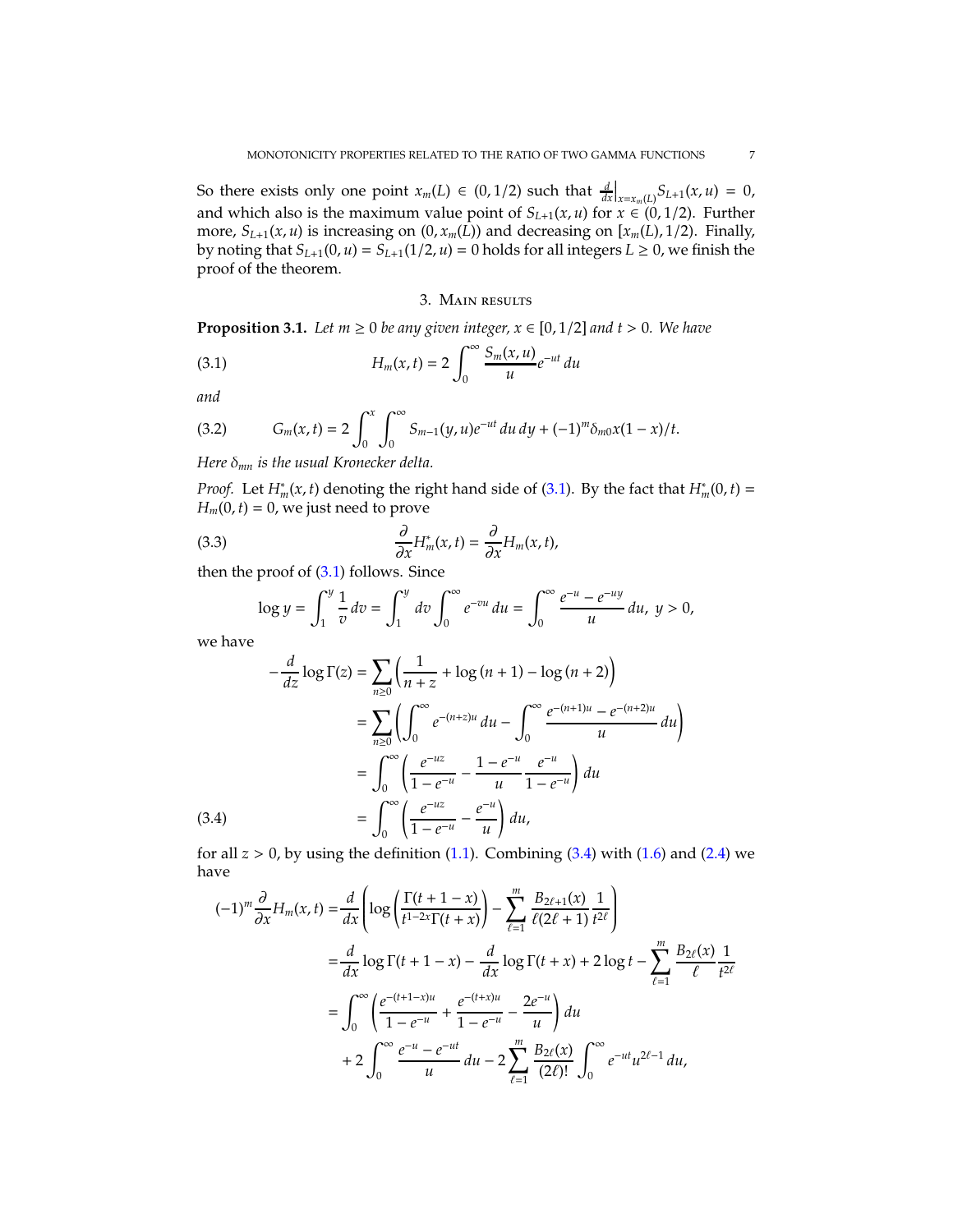that is,

$$
(-1)^{m} \frac{\partial}{\partial x} H_{m}(x, t) = \int_{0}^{\infty} \left( \frac{e^{xu} + e^{(1-x)u}}{e^{u} - 1} - \frac{2}{u} - 2 \sum_{\ell=1}^{m} \frac{B_{2\ell}(x)}{(2\ell)!} u^{2k-1} \right) e^{-ut} du
$$
  

$$
= 2 \int_{0}^{\infty} \left( \frac{u \cosh[(x - 1/2)u]}{2 \sinh[u/2]} - \sum_{\ell=0}^{m} \frac{B_{2\ell}(x)}{(2\ell)!} u^{2k} \right) \frac{e^{-ut}}{u} du
$$
  

$$
= \int_{0}^{\infty} (-1)^{m} \frac{\partial}{\partial x} \frac{S_{m}(x, u)}{u} e^{-ut} du = (-1)^{m} \frac{\partial}{\partial x} H_{m}^{*}(x, t),
$$

by using the definition of  $S_m(x, u)$ , we complete the proof of [\(3.3\)](#page-6-2) and the proof of  $(3.1)$  follows. The proof of  $(3.2)$  is directly obtained by using  $(3.1)$ , the definitions [\(1.5\)](#page-2-3) and [\(1.6\)](#page-2-2). In fact, by noting  $B_1(y) = y - 1/2$  and  $2\ell B_{2\ell-1}(y) = B'_{2\ell}(y)$ , we have

$$
G_m(x,t) = (-1)^{m-1} \int_0^x \frac{d}{dy} \left[ \log \left( \Gamma(t+1-y) \Gamma(t+y) \right) - \sum_{\ell=1}^m \frac{B_{2\ell}(y)}{\ell(2\ell-1)} \frac{1}{t^{2\ell-1}} \right] dy
$$
  
\n
$$
= (-1)^m \int_0^x \frac{d}{dt} \left( \log \left( \frac{\Gamma(t+1-y)}{t^{1-2y} \Gamma(t+y)} \right) - \sum_{\ell=1}^{m-1} \frac{B_{2\ell+1}(y)}{\ell(2\ell+1)} \frac{1}{t^{2\ell}} - \delta_{m0} B_1(y) \log t^2 \right) dy
$$
  
\n
$$
= - \int_0^x \frac{d}{dt} H_{m-1}(y,t) dy - (-1)^m \frac{2\delta_{m0}}{t} \int_0^x B_1(y) dy
$$
  
\n
$$
= 2 \int_0^x \int_0^{\infty} S_{m-1}(y,u) e^{-ut} du dy + (-1)^m \frac{\delta_{m0}}{t} x (1-x).
$$

This completes the proof.

As a corollary, we prove

<span id="page-7-0"></span>**Corollary 3.2.** *We have*

$$
H_0(0,t) = H_0(1/2,t) = 0, and G_0(0,t) > 0, G_0(1/2,t) > 0;
$$

*and*

$$
H_m(0,t) = H_m(1/2,t) = G_m(0,t) = G_m(1/2,t) = 0
$$

*hold for all integers*  $m \geq 1$ *; and* 

$$
H_m(x,t) > 0, G_m(x,t) > 0
$$

*hold for all*  $x \in (0, 1/2)$  *and all integers m*  $\geq 0$ *.* 

*Proof.* The proof of the corollary is a direct use of Theorem [2.1](#page-4-1) and Proposition [3.1,](#page-6-4) and we shall omit it.

We now state and prove the main results of this paper. We have the following inequality for ratios of gamma functions.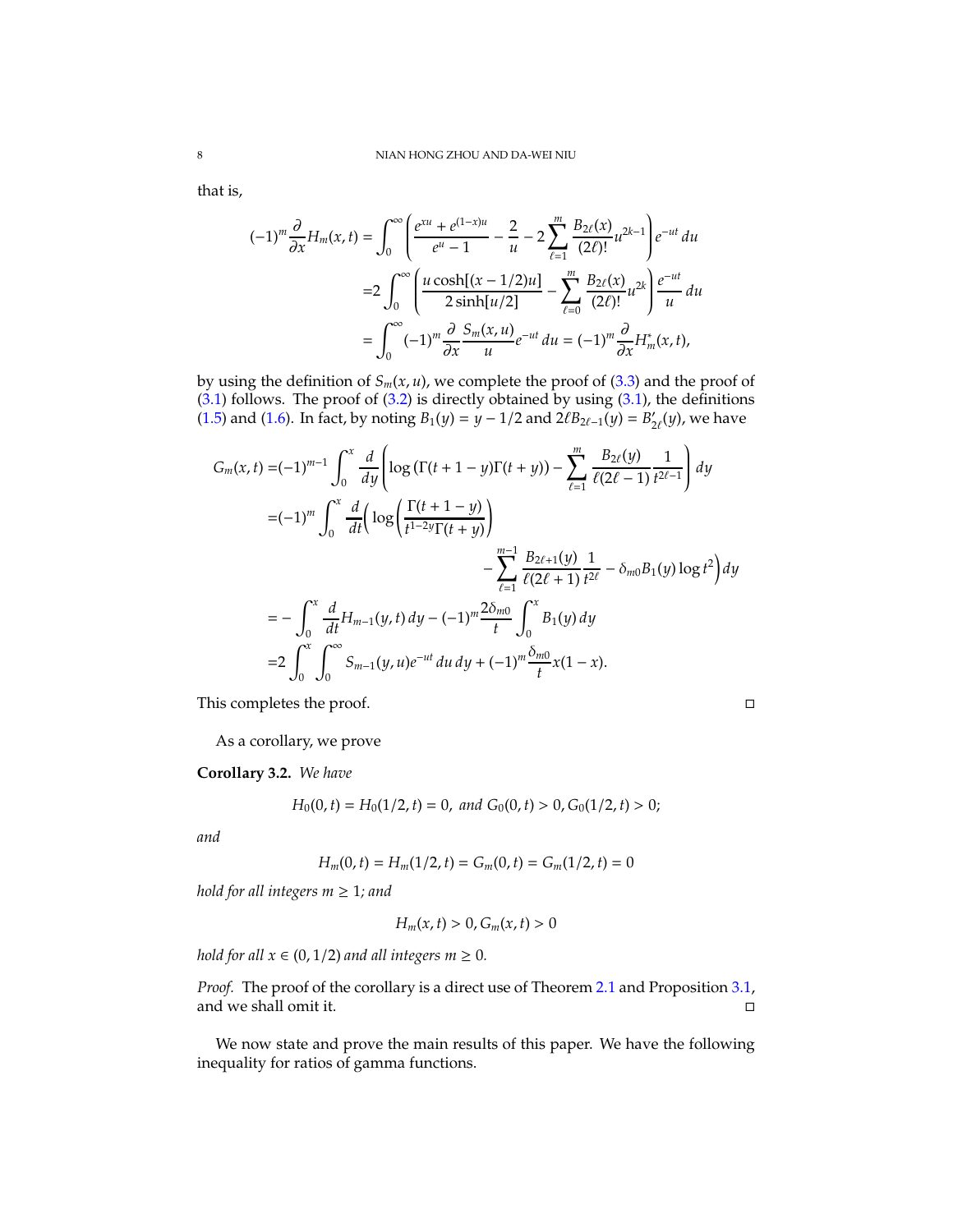<span id="page-8-4"></span>**Theorem 3.1.** *Let*  $m_1, m_2 \ge 0$  *be any given integers, t* > 0 *and*  $x \in (0, 1/2)$ *. We have* 

$$
\exp\left(\sum_{\ell=1}^{2m_1+1}\frac{B_{2\ell}(x)-B_{2\ell}}{\ell(2\ell-1)}\frac{1}{t^{2\ell-1}}\right) \n< \frac{\Gamma(t+1-x)\Gamma(t+x)}{\Gamma(t)\Gamma(t+1)} < \exp\left(\sum_{\ell=1}^{2m_2}\frac{B_{2\ell}(x)-B_{2\ell}}{\ell(2\ell-1)}\frac{1}{t^{2\ell-1}}\right)
$$

*and*

$$
\exp\left(\sum_{\ell=1}^{2m_1}\frac{B_{2\ell+1}(x)}{\ell(2\ell+1)}\frac{1}{t^{2\ell}}\right)<\frac{\Gamma(t+1-x)}{t^{1-2x}\Gamma(t+x)}<\exp\left(\sum_{\ell=1}^{2m_2+1}\frac{B_{2\ell+1}(x)}{\ell(2\ell+1)}\frac{1}{t^{2\ell}}\right).
$$

*Proof.* Using the definitions [\(1.5\)](#page-2-3) and [\(1.6\)](#page-2-2), we have

$$
\frac{\Gamma(t+1-x)\Gamma(t+x)}{\Gamma(t)\Gamma(t+1)} = \exp\left(\sum_{\ell=1}^m \frac{B_{2\ell}(x)-B_{2\ell}}{\ell(2\ell-1)}\frac{1}{t^{2\ell-1}} - (-1)^m G_m(x,t)\right),
$$

and

$$
\frac{\Gamma(t+1-x)}{t^{1-2x}\Gamma(t+x)} = \exp\left(\sum_{\ell=1}^m \frac{B_{2\ell+1}(x)}{\ell(2\ell+1)}\frac{1}{t^{2\ell}} + (-1)^m H_m(x,t)\right)
$$

hold for each integer  $m \ge 0$ . Therefore the proof follows from Corollary [3.2.](#page-7-0)  $□$ 

**Theorem 3.2.** *For each m*  $\in \mathbb{Z}_{\geq 0}$  *and each*  $x \in [0, 1/2]$ *, the functions*  $G_m(x, t)$  *and*  $H_m(x, t)$ *are completely monotonic on*  $t \in (0, \infty)$ *.* 

*Proof.* Let  $x \in [0, 1/2]$  and  $t > 0$ . Using Theorem [2.1](#page-4-1) and Proposition [3.1,](#page-6-4) we have

$$
(-1)^k \frac{d^k}{dt^k} H_m(x, t) = 2(-1)^k \int_0^\infty \frac{d^k}{dt^k} \left( \frac{S_m(x, u)}{u} e^{-ut} \right) du
$$
  
=  $2 \int_0^\infty S_m(x, u) u^{k-1} e^{-ut} du \ge 0,$ 

and

$$
(-1)^{k} \frac{d^{k}}{dt^{k}} G_{m}(x, t) = 2(-1)^{k} \int_{0}^{x} dy \int_{0}^{\infty} \frac{d^{k}}{dt^{k}} \left( S_{m-1}(y, u)e^{-ut} \right) du
$$
  
+  $(-1)^{m} \frac{k! \delta_{m0}}{t^{k+1}} x(1-x)$   
=  $2 \int_{0}^{x} dy \int_{0}^{\infty} S_{m-1}(y, u)e^{-ut}u^{k} du + (-1)^{m} \frac{k! \delta_{m0}}{t^{k+1}} x(1-x) \ge 0,$ 

hold for all integers  $k, m \geq 0$ . This completes the proof.

 $\Box$ 

### **REFERENCES**

- <span id="page-8-3"></span>[1] Chao-Ping Chen. Inequalities and completely monotonic functions associated with the ratios of functions resulting from the gamma function. *Appl. Math. Comput.*, 259:790–799, 2015.
- <span id="page-8-0"></span>[2] L. Euler. De progressionibus transcendentibus seu quarum termini generales algebraice dari nequent. *Comm. Acad. Sci. Petr.*, 5:36–57, 1738.
- <span id="page-8-2"></span><span id="page-8-1"></span>[3] J. Wallis. Arithmetica infinitorum. *Oxford*, 1656.
- [4] F. G. Tricomi and A. Erdélyi. The asymptotic expansion of a ratio of gamma functions. *Pacific* J. *Math.*, 1:133–142, 1951.